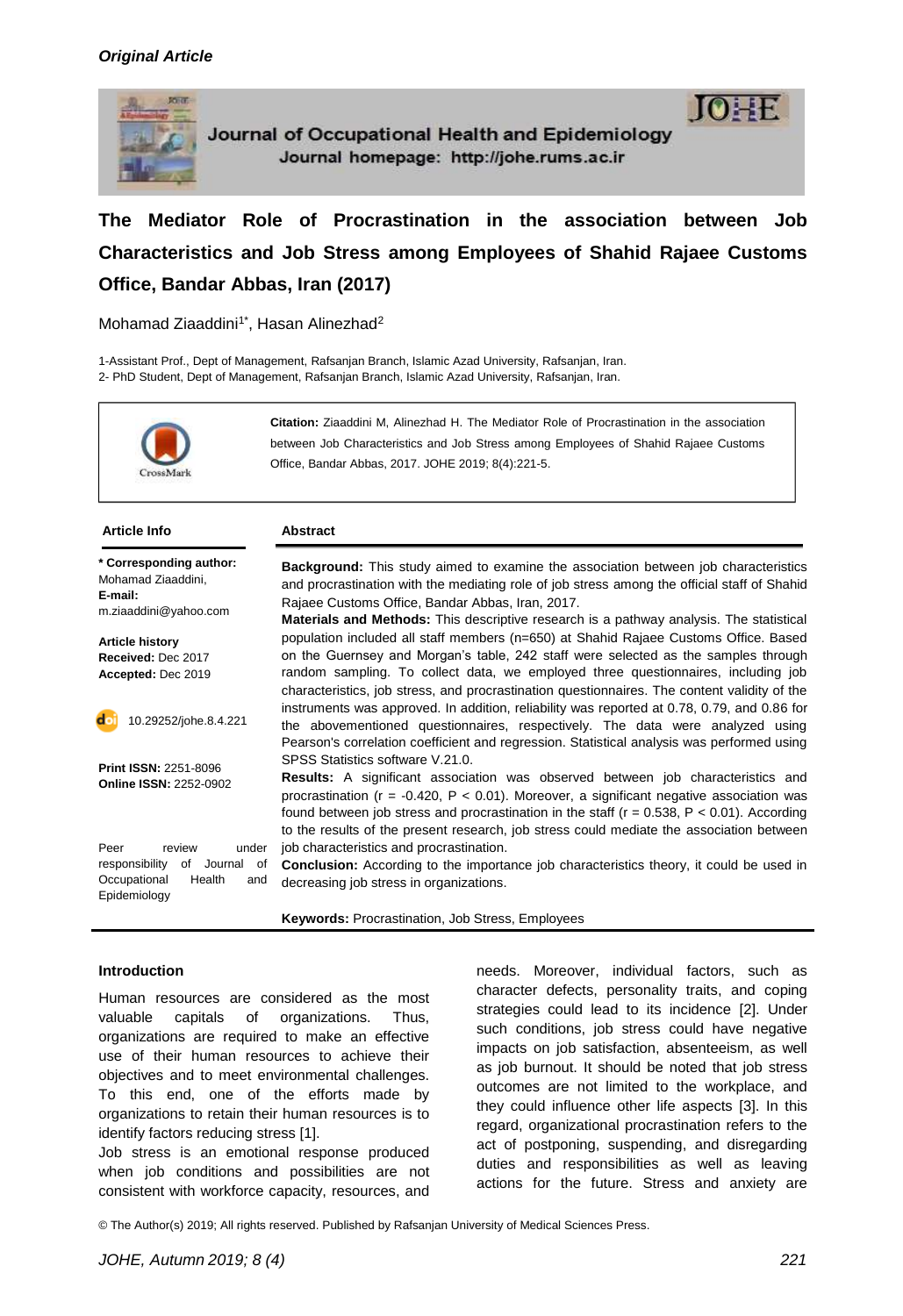among the consequences of procrastination which could lead to the waste of time and resources in individuals and organizations, thereby exerting a negative impact on health status [4].

According to Schraw (2007), behavior considered as procrastination is needless, delaying, and counterproductive [5]. Lay (1976) describes procrastination as frequent failure to do what needs to be done to reach goals [6]. Job characteristics are among the factors affecting employee behavior in an organization. In this study, the dimensions of the job characteristics model has been used as the basic theory. Herzberg (1978) believes some factors in the workplace lead to job satisfaction while a separate group of factors leads to dissatisfaction, which are all independent of each other. However, unlike Herzberg's theory that a specific advice is not provided for a job, the job characteristics theory of work considers job design [7].

Therefore, given the theoretical background of this study and lack of research in this field, this research attempts to examine the association between job characteristics and job stress by taking into account the mediator variable of procrastination at Shahid Rejaee Customs Office, Iran.

## **Materials and Methods**

This descriptive research uses pathway analysis and primary data collected through questionnaires. The respondents were assured that all their responses would be kept confidential. This study emphasized the use of close-ended questionnaires which were responded to, based on a 4-point Likert scale to determine the level of interest in and

perception of each element. All questionnaire items were analyzed using SPSS Statistics V.21.0 (IBM Corporation, Armonk, NY, USA).

The statistical population included all employees (n=242) at Shahid Rajaee Customs Office located in Bandar Abbas in 2017. Based on the Guernsey and Morgan's table (Table 2), 95 subjects were selected as the samples through random sampling. Three questionnaires of job characteristics, neglect, and job stress were used. The questionnaires were taken from previous studies and modified to fit the current context. The questionnaires consisted of items related to distributed job stress (13 questions), distributed job characteristics (15 questions), and items for measuring neglect (29 questions). All questionnaires had proper validity and reliability. They were scored on a 4-point Likert scale of 'strongly agree', 'agree', 'strongly disagree', and 'disagree' with the weights of 4, 3, 2, and 1, respectively.

### **Results**

According to the analysis of the data obtained from the participants, 134 individuals (55.4%) were male and 108 individuals (44.6%) were female. In addition, 215 individuals (88.8%) were married and 27 individuals (11.2%) were single. In terms of the level of education, 67 participants (27.7%) had a high school diploma, and 29 individuals (12.0%) held an associate's degree. In addition, 74 individuals (30.6%) had a bachelor's degree, and 72 of them (29.8%) held master's and postgraduate degrees.

**Table 1.** Kolmogorov-Smirnov test for the assumption of the normality of research variables

| Variable                | <b>Job Characteristics</b> | <b>Job stress</b> | <b>Procrastination</b> |  |
|-------------------------|----------------------------|-------------------|------------------------|--|
| Kolmogorov-Smirnov test | 1.678                      | l. 223            | 0.967                  |  |
| Significance level      | 0.07                       | 0.100             | 0.307                  |  |

The second assumption reviewed was the presence of a linear association between the research variables, which was separately examined for all these variables. For the presence of a linear association between the research variables, the probability of the F-value in the linear factor needed not to exceed 0.05. In the present

study, the probability of the F-value in the linear factor was not greater than 0.05 in each association, which indicated the presence of a linear association between the research variables. The first step in the path analysis model after reviewing the assumptions was to investigate the correlation matrix between the variables (Table 1).

**Table 2.** Correlation matrix

| Variables              | Job characteristics | Job stress | <b>Procrastination</b> |
|------------------------|---------------------|------------|------------------------|
| Job characteristics    | 1.000               |            |                        |
| <b>Job stress</b>      | -.495**             | 000.       |                        |
| <b>Procrastination</b> | -.420**             | .538**     | .000                   |

\*\* Correlation was significant at a 99% confidence level.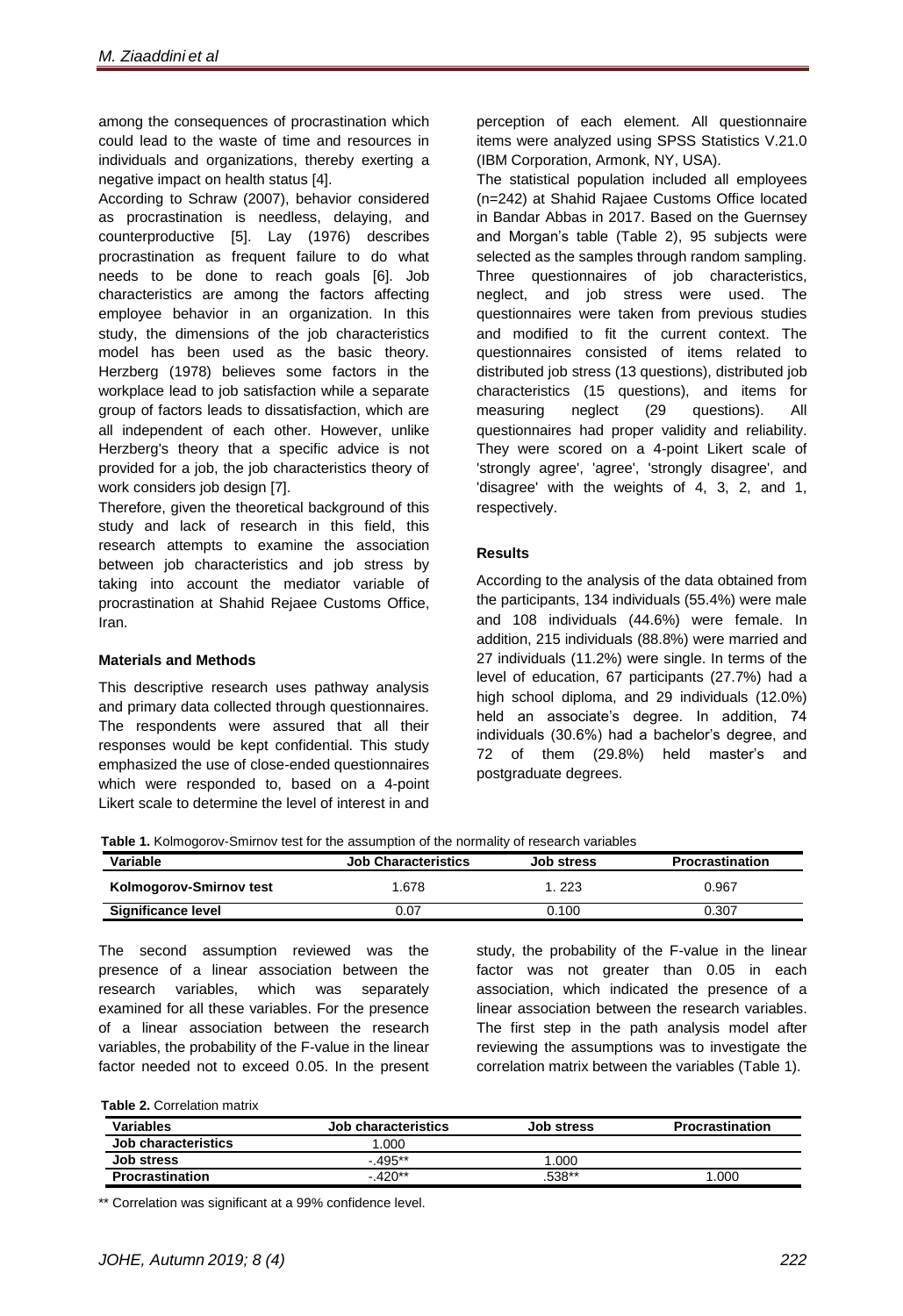Based on Table 2, the association between job characteristics, job stress, and procrastination was negative; however, there was a positive correlation between job stress and procrastination. To test this hypothesis, the following steps were taken (Table 2).

| Table 3. Regression model coefficients of procrastination, job characteristics, and job stress |  |  |  |
|------------------------------------------------------------------------------------------------|--|--|--|
|------------------------------------------------------------------------------------------------|--|--|--|

| Variables           | <b>Estimated B</b> | <b>Standard error</b> | <b>Estimated standard B</b> | t-value | P-value |
|---------------------|--------------------|-----------------------|-----------------------------|---------|---------|
| Job characteristics | 427.ر              | 0.061                 | 409.ر                       | 6.975   | 0.000   |
| <b>Job stress</b>   | .360               | ን.076                 | 280.ر                       | .768    | 0.000   |

Since the beta values of the variables of job characteristics and job stress were significant at the error level of less than 0.001, these variables had an effect on procrastination.

Accordingly, an increase of one unit in the variable of job stress increased the mean of procrastination by 0.360 (Table 3).

To calculate the standardized regression

coefficient between job characteristics and job stress, the regression analysis was performed once more.

Procrastination was the dependent variable. To calculate β2, a regression test had to be performed once again, so the standard beta coefficient between the two variables of job characteristics and job stress was calculated.

**Table 4.** Regression model coefficients of associations between job characteristics and job stress

| <b>Variables</b>           | <b>Estimated</b> | <b>Standard error</b> | Estimated standard <b>B</b> | t-value | P-value |
|----------------------------|------------------|-----------------------|-----------------------------|---------|---------|
| <b>Job characteristics</b> | 434.ر            | 0.062                 | ა.460                       | 6.786   | 0.000   |

Where the dependent variable is job stress, we will have the following in the Fig 1:



**Fig.1.** The results of path analysis for testing the hypothesis

| Route                                             | Direct impact | <b>Total effect</b>            |  |
|---------------------------------------------------|---------------|--------------------------------|--|
| Job characteristics $\rightarrow$ Procrastination | 0.409         | $0/280 \times 0/460 + (0/409)$ |  |
| Job characteristics $\rightarrow$ Job stress      | 0.460         | 0.460                          |  |
| Job stress $\rightarrow$ Procrastination          | 0.280         | 0.280                          |  |

The following items are considered for the association between the variables:

If the total effect is less than 0.3, the observed correlation will not be significant.

If the total effect is calculated between 0.3 and 0.6, the observed correlation will be desirable.

If the total effect exceeds 0.6, the observed correlation will be highly desirable.

Since the total effect is equal to 0.537 being between 0.3 and 0.6, the correlation is desirable. However, this analysis has not yet been completed (Table 5).

|  | Table 6. Model summary for error calculation |  |  |
|--|----------------------------------------------|--|--|
|--|----------------------------------------------|--|--|

| <b>Standard</b><br>error<br>.<br>. | . .<br>Dクっぺ<br><b>Azau</b> | o'<br>ıν  |     | --<br>Mode<br>uc |
|------------------------------------|----------------------------|-----------|-----|------------------|
| 119<br>_                           | 0.346                      | 25<br>.טט | 593 |                  |

Based on Table 6, the final step was taken to calculate the error as follows:

e2=0/649=0/351-1

The values of R2 and e2 were 0.351 and 0.65, respectively, indicating that 35% of the variance of

the dependent variable could be explained by the model, and that 65% of the remaining variables could not be explained as such. Thus, we would have: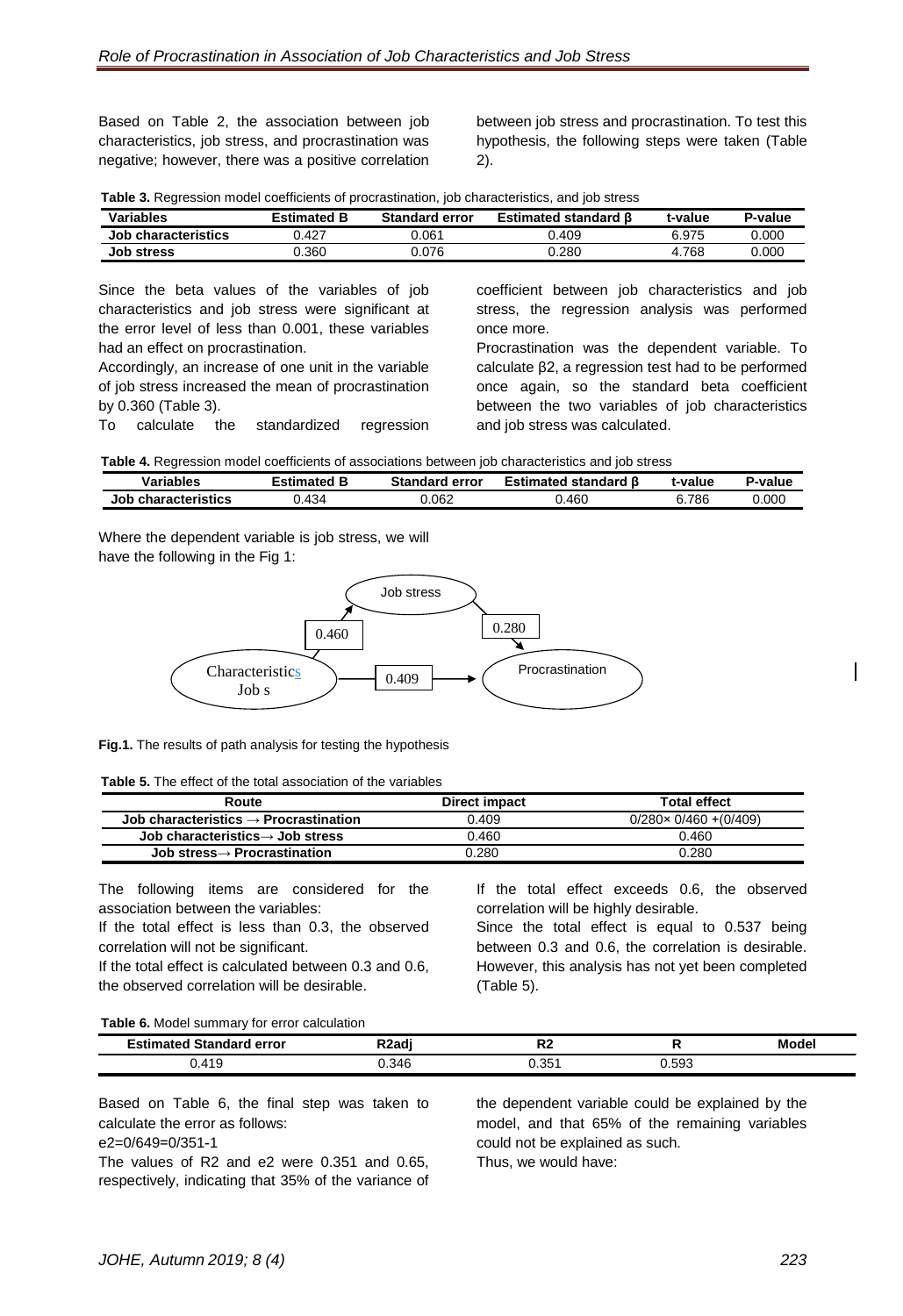# **Discussion**

The main objective of this study was to investigate the effect of job characteristics on procrastination with a view of the mediating effect of job stress in the employees of Shahid Rajaee Customs Office in Bandar Abbas.

The independent variable was job characteristics, the dependent variable was neglect, and the mediator variable was job stress [8]. The results indicate that job characteristics have a direct effect on procrastination, which is consistent with the findings of the studies of Salamon, Jovkers, and Jobandeh. According to them, job characteristics affect job attitude and improve business outcomes. In addition, procrastination could be influenced by changes in the interpersonal variables of employees' occupational characteristics that affect employee procrastination [9].

In another study titled "nudity and stress in nurses", procrastination was reported to increase stress in nurses, which is consistent with the results of this study. In explaining this finding, one could argue that nurses are confronted with people of various traits in their work sectors, so their daily lives are fraught with unpleasant situations; thus, stress causes them to practice procrastination [10]. People with diverse job characteristics seem to be able to adapt to the environment inside and outside the organization according to their own characteristics. They make the right decision, which is the best way to choose the right way and practice neglect. According to the results, job stress has no mediator role in the association between job characteristics and procrastination. The results also indicate that job characteristics have a significant occupational impact on job performance, which is consistent with Akbari's findings. He believes that job characteristics lead to factors supporting people in tensions. Therefore, job characteristics could be considered as a promising concept to be used in preventive programs for various types of damage and reducing occupational stress [11].

A lot of studies have been done on this topic, which were compared with the present study. All findings of other studies were consistent with the current research, and there were no results to be exactly the same as the results of the present study. Considering the contradiction in different studies, two conclusions could be drawn. Firstly, other factors should be identified in the association between job characteristics and job stress. Secondly, the sample size of the current work was small, so the modeled variables were not significant. Thus, some other factors could be

effective, and it is suggested that a larger sample size be considered in future research.

## **Conclusion**

Based on the findings, job stress and job satisfaction exert significant impacts on increasing work-related procrastination among employees of the studied organization.

## **Acknowledgement**

We would like to express our sincere gratitude to the managing director, research manager, and staff at Shahid Rajaee Customs Office for their support in performing this study.

## **Conflict of interest:** None declared.

## **References**

- 1. Steel P. The nature of procrastination: A metaanalytic and theoretical review of quintessential self-regulatory failure. Psychol Bull 2007; 133(1):65-94.
- 2. Schraw G, Wadkins T, Olafson L. Doing the things we do: A grounded theory of academic procrastination. J Educ Psychol 2007; 99(1):12- 25.
- 3. Hosseinabadi MB, Etemadinezhad S. Evaluating the association between job stress and job satisfaction among female hospital nurses in Babol: An application of structural equation modeling. Health Promot Perspect 2018; 8(2):102-8.
- 4. Solomon LJ, .Rothbluam ED. Academic procrastination: Frequency and cognitivebehavioural correlates. J Couns Psychol 1984; 31(4):503-9.
- 5. Mohammadi Sh, Maghsodi M. An investigation of the association between jobs stress and marital satisfaction among females personnel. [Journal of Career & Organizational Counseling](https://www.sid.ir/en/journal/JournalList.aspx?ID=17015) 2012; 3(9):74-87.
- 6. Vosoughi Niri A, Rohollahi A, Mohamad Hossein H. A Survey of effect of job stress on general health and job performance on Air Traffic Controllers (ATC) 2016; 13(1):47-57.
- 7. Nekoei Moghadam M, Beheshtifar M, Shokoh Saljoghi Z. Determining correlation between management styles and administrators' duties in Kerman University of Medical Sciences. Journal of Health Administration 2007; 10(29):37-44.
- 8. Dehghani Y, Asghari F, Saeidpour F, Joukar E. Prediction of occupational burnout based on job satisfaction, personality traits and mental health. Iranian Journal of Nursing Research 2017; 12(5):61-70.
- 9. Chahardoli S, Motamedzade M, Hamidi Y, Soltanian AR, Golmohammadi R. Investigating the association between psychosocial work stressors, organizational structure and job